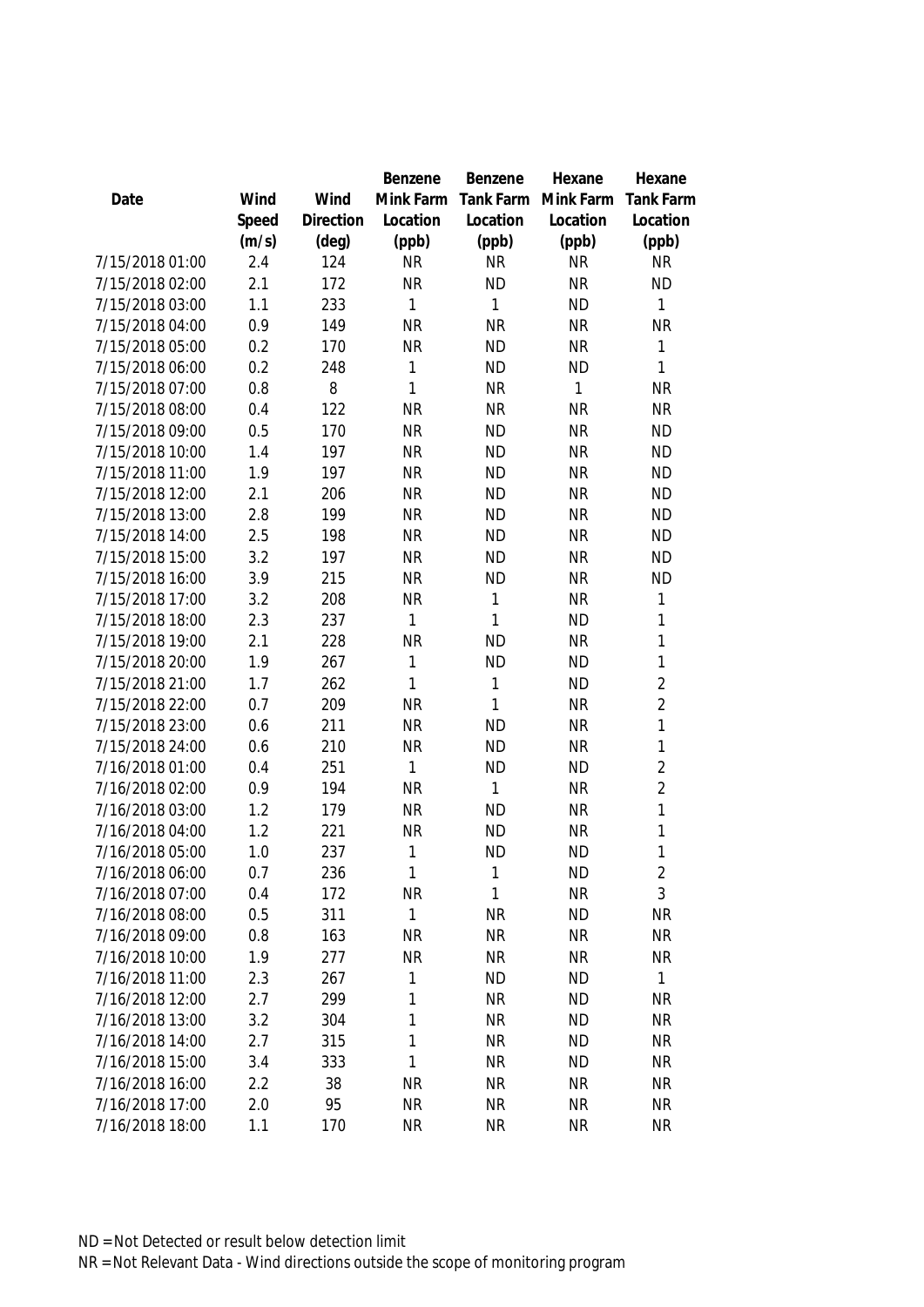|                 |       |                | Benzene      | Benzene   | Hexane    | Hexane           |
|-----------------|-------|----------------|--------------|-----------|-----------|------------------|
| Date            | Wind  | Wind           | Mink Farm    | Tank Farm | Mink Farm | <b>Tank Farm</b> |
|                 | Speed | Direction      | Location     | Location  | Location  | Location         |
|                 | (m/s) | $(\text{deg})$ | (ppb)        | (ppb)     | (ppb)     | (ppb)            |
| 7/16/2018 19:00 | 1.7   | 326            | 1            | <b>NR</b> | <b>ND</b> | <b>NR</b>        |
| 7/16/2018 20:00 | 2.2   | 346            | 1            | <b>NR</b> | <b>ND</b> | <b>NR</b>        |
| 7/16/2018 21:00 | 1.5   | 354            | 1            | <b>NR</b> | <b>ND</b> | <b>NR</b>        |
| 7/16/2018 22:00 | 1.8   | 344            | 1            | <b>NR</b> | <b>ND</b> | <b>NR</b>        |
| 7/16/2018 23:00 | 1.7   | 8              | 1            | <b>NR</b> | <b>ND</b> | <b>NR</b>        |
| 7/16/2018 24:00 | 1.8   | 16             | 1            | <b>NR</b> | 1         | <b>NR</b>        |
| 7/17/2018 01:00 | 1.6   | 5              | 1            | <b>NR</b> | 1         | <b>NR</b>        |
| 7/17/2018 02:00 | 1.6   | 343            | 1            | <b>NR</b> | 1         | <b>NR</b>        |
| 7/17/2018 03:00 | 1.7   | 343            | 1            | <b>NR</b> | <b>ND</b> | <b>NR</b>        |
| 7/17/2018 04:00 | 1.4   | 346            | $\mathbf{1}$ | <b>NR</b> | <b>ND</b> | <b>NR</b>        |
| 7/17/2018 05:00 | 1.4   | 354            | 1            | <b>NR</b> | <b>ND</b> | <b>NR</b>        |
| 7/17/2018 06:00 | 1.2   | 356            | 1            | <b>NR</b> | <b>ND</b> | <b>NR</b>        |
| 7/17/2018 07:00 | 1.0   | 352            | 1            | <b>NR</b> | <b>ND</b> | <b>NR</b>        |
| 7/17/2018 08:00 | 1.1   | 353            | NoData       | NoData    | NoData    | NoData           |
| 7/17/2018 09:00 | 1.1   | 1              | NoData       | NoData    | NoData    | NoData           |
| 7/17/2018 10:00 | 0.7   | 320            | <b>NR</b>    | <b>NR</b> | <b>NR</b> | <b>NR</b>        |
| 7/17/2018 11:00 | 2.5   | 329            | <b>ND</b>    | <b>NR</b> | <b>ND</b> | <b>NR</b>        |
| 7/17/2018 12:00 | 3.5   | 335            | <b>ND</b>    | <b>NR</b> | <b>ND</b> | <b>NR</b>        |
| 7/17/2018 13:00 | 3.1   | 353            | <b>NR</b>    | <b>NR</b> | <b>NR</b> | <b>NR</b>        |
| 7/17/2018 14:00 | 2.4   | 60             | <b>NR</b>    | <b>NR</b> | <b>NR</b> | <b>NR</b>        |
| 7/17/2018 15:00 | 2.7   | 65             | <b>NR</b>    | <b>NR</b> | <b>NR</b> | <b>NR</b>        |
| 7/17/2018 16:00 | 2.7   | 51             | <b>NR</b>    | <b>NR</b> | <b>NR</b> | <b>NR</b>        |
| 7/17/2018 17:00 | 2.7   | 67             | <b>NR</b>    | <b>NR</b> | <b>NR</b> | <b>NR</b>        |
| 7/17/2018 18:00 | 2.8   | 81             | <b>NR</b>    | <b>NR</b> | <b>NR</b> | <b>NR</b>        |
| 7/17/2018 19:00 | 2.4   | 66             | <b>NR</b>    | <b>NR</b> | <b>NR</b> | <b>NR</b>        |
| 7/17/2018 20:00 | 1.9   | 65             | <b>NR</b>    | <b>NR</b> | <b>NR</b> | <b>NR</b>        |
| 7/17/2018 21:00 | 1.7   | 61             | <b>NR</b>    | <b>NR</b> | <b>NR</b> | <b>NR</b>        |
| 7/17/2018 22:00 | 1.0   | 51             | <b>NR</b>    | <b>NR</b> | <b>NR</b> | <b>NR</b>        |
| 7/17/2018 23:00 | 0.6   | 62             | <b>NR</b>    | <b>NR</b> | <b>NR</b> | <b>NR</b>        |
| 7/17/2018 24:00 | 0.8   | 37             | <b>ND</b>    | NR        | <b>ND</b> | <b>NR</b>        |
| 7/18/2018 01:00 | 0.6   | 68             | <b>NR</b>    | <b>NR</b> | <b>NR</b> | <b>NR</b>        |
| 7/18/2018 02:00 | 0.5   | 90             | <b>NR</b>    | <b>NR</b> | <b>NR</b> | <b>NR</b>        |
| 7/18/2018 03:00 | 0.6   | 351            | <b>ND</b>    | <b>NR</b> | <b>ND</b> | <b>NR</b>        |
| 7/18/2018 04:00 | 1.0   | 330            | <b>ND</b>    | ΝR        | 1         | <b>NR</b>        |
| 7/18/2018 05:00 | 1.1   | 343            | <b>ND</b>    | <b>NR</b> | 1         | <b>NR</b>        |
| 7/18/2018 06:00 | 1.3   | 27             | 1            | <b>NR</b> | 3         | <b>NR</b>        |
| 7/18/2018 07:00 | 1.4   | 38             | <b>ND</b>    | <b>NR</b> | 1         | <b>NR</b>        |
| 7/18/2018 08:00 | 1.4   | 44             | <b>NR</b>    | <b>NR</b> | <b>NR</b> | <b>NR</b>        |
| 7/18/2018 09:00 | 2.3   | 44             | <b>NR</b>    | <b>NR</b> | <b>NR</b> | <b>NR</b>        |
| 7/18/2018 10:00 | 2.1   | 51             | <b>NR</b>    | <b>NR</b> | <b>NR</b> | <b>NR</b>        |
| 7/18/2018 11:00 | 2.7   | 88             | NR           | <b>NR</b> | <b>NR</b> | <b>NR</b>        |
| 7/18/2018 12:00 | 2.8   | 81             | <b>NR</b>    | <b>NR</b> | <b>NR</b> | <b>NR</b>        |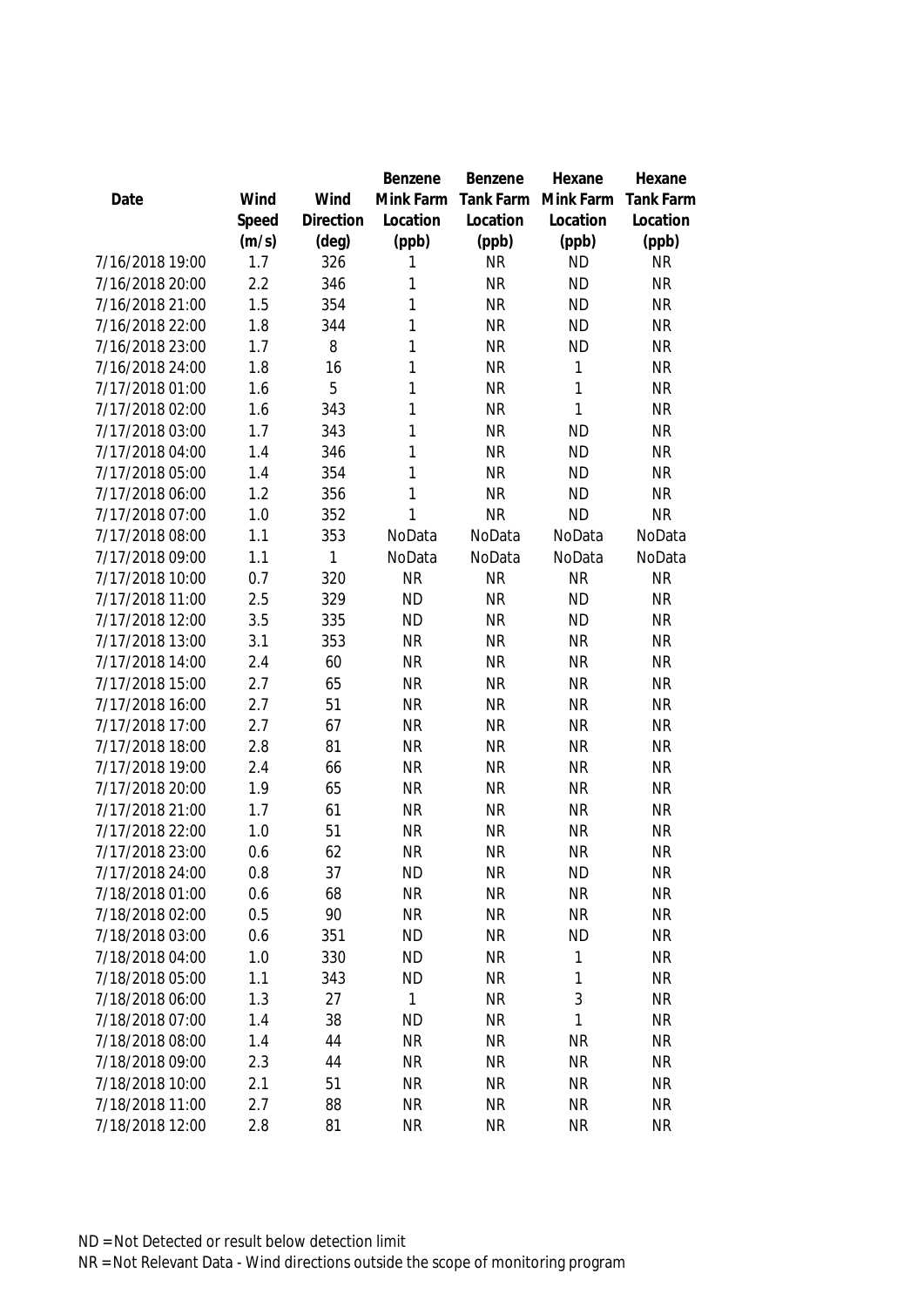|                 |       |                | Benzene   | Benzene   | Hexane    | Hexane           |
|-----------------|-------|----------------|-----------|-----------|-----------|------------------|
| Date            | Wind  | Wind           | Mink Farm | Tank Farm | Mink Farm | <b>Tank Farm</b> |
|                 | Speed | Direction      | Location  | Location  | Location  | Location         |
|                 | (m/s) | $(\text{deg})$ | (ppb)     | (ppb)     | (ppb)     | (ppb)            |
| 7/18/2018 13:00 | 2.6   | 91             | <b>NR</b> | <b>NR</b> | <b>NR</b> | <b>NR</b>        |
| 7/18/2018 14:00 | 2.5   | 77             | <b>NR</b> | <b>NR</b> | <b>NR</b> | <b>NR</b>        |
| 7/18/2018 15:00 | 2.8   | 71             | <b>NR</b> | <b>NR</b> | <b>NR</b> | <b>NR</b>        |
| 7/18/2018 16:00 | 2.6   | 81             | <b>NR</b> | <b>NR</b> | <b>NR</b> | <b>NR</b>        |
| 7/18/2018 17:00 | 2.6   | 83             | <b>NR</b> | <b>NR</b> | <b>NR</b> | <b>NR</b>        |
| 7/18/2018 18:00 | 2.6   | 89             | <b>NR</b> | <b>NR</b> | <b>NR</b> | <b>NR</b>        |
| 7/18/2018 19:00 | 2.4   | 90             | <b>NR</b> | <b>NR</b> | <b>NR</b> | <b>NR</b>        |
| 7/18/2018 20:00 | 2.3   | 91             | <b>NR</b> | <b>NR</b> | <b>NR</b> | <b>NR</b>        |
| 7/18/2018 21:00 | 1.8   | 96             | <b>NR</b> | <b>NR</b> | <b>NR</b> | <b>NR</b>        |
| 7/18/2018 22:00 | 1.5   | 88             | <b>NR</b> | <b>NR</b> | <b>NR</b> | <b>NR</b>        |
| 7/18/2018 23:00 | 1.4   | 78             | <b>NR</b> | <b>NR</b> | <b>NR</b> | <b>NR</b>        |
| 7/18/2018 24:00 | 1.5   | 97             | <b>NR</b> | <b>NR</b> | <b>NR</b> | <b>NR</b>        |
| 7/19/2018 01:00 | 1.7   | 89             | <b>NR</b> | <b>NR</b> | <b>NR</b> | <b>NR</b>        |
| 7/19/2018 02:00 | 1.5   | 86             | <b>NR</b> | <b>NR</b> | <b>NR</b> | <b>NR</b>        |
| 7/19/2018 03:00 | 1.3   | 85             | <b>NR</b> | <b>NR</b> | <b>NR</b> | <b>NR</b>        |
| 7/19/2018 04:00 | 1.6   | 92             | <b>NR</b> | <b>NR</b> | <b>NR</b> | <b>NR</b>        |
| 7/19/2018 05:00 | 2.0   | 96             | <b>NR</b> | <b>NR</b> | <b>NR</b> | <b>NR</b>        |
| 7/19/2018 06:00 | 1.8   | 85             | <b>NR</b> | <b>NR</b> | <b>NR</b> | <b>NR</b>        |
| 7/19/2018 07:00 | 1.6   | 74             | <b>NR</b> | <b>NR</b> | <b>NR</b> | <b>NR</b>        |
| 7/19/2018 08:00 | 1.8   | 92             | <b>NR</b> | <b>NR</b> | <b>NR</b> | <b>NR</b>        |
| 7/19/2018 09:00 | 1.8   | 111            | <b>NR</b> | <b>NR</b> | <b>NR</b> | <b>NR</b>        |
| 7/19/2018 10:00 | 2.6   | 127            | <b>NR</b> | <b>NR</b> | <b>NR</b> | <b>NR</b>        |
| 7/19/2018 11:00 | 3.9   | 159            | <b>NR</b> | <b>NR</b> | <b>NR</b> | <b>NR</b>        |
| 7/19/2018 12:00 | 5.0   | 170            | <b>NR</b> | <b>ND</b> | <b>NR</b> | <b>ND</b>        |
| 7/19/2018 13:00 | 5.2   | 163            | <b>NR</b> | <b>NR</b> | <b>NR</b> | <b>NR</b>        |
| 7/19/2018 14:00 | 4.7   | 166            | <b>NR</b> | <b>NR</b> | <b>NR</b> | <b>NR</b>        |
| 7/19/2018 15:00 | 5.0   | 176            | <b>NR</b> | <b>ND</b> | <b>NR</b> | <b>ND</b>        |
| 7/19/2018 16:00 | 4.1   | 186            | <b>NR</b> | <b>ND</b> | <b>NR</b> | <b>ND</b>        |
| 7/19/2018 17:00 | 3.5   | 191            | <b>NR</b> | <b>ND</b> | <b>NR</b> | <b>ND</b>        |
| 7/19/2018 18:00 | 2.6   | 206            | <b>NR</b> | <b>ND</b> | <b>NR</b> | <b>ND</b>        |
| 7/19/2018 19:00 | 2.8   | 167            | <b>NR</b> | <b>NR</b> | <b>NR</b> | <b>NR</b>        |
| 7/19/2018 20:00 | 3.9   | 159            | <b>NR</b> | <b>NR</b> | <b>NR</b> | <b>NR</b>        |
| 7/19/2018 21:00 | 3.5   | 159            | <b>NR</b> | <b>NR</b> | <b>NR</b> | <b>NR</b>        |
| 7/19/2018 22:00 | 4.9   | 161            | <b>NR</b> | <b>NR</b> | <b>NR</b> | <b>NR</b>        |
| 7/19/2018 23:00 | 5.6   | 160            | <b>NR</b> | <b>NR</b> | <b>NR</b> | <b>NR</b>        |
| 7/19/2018 24:00 | 5.2   | 162            | <b>NR</b> | <b>NR</b> | <b>NR</b> | <b>NR</b>        |
| 7/20/2018 01:00 | 5.8   | 163            | <b>NR</b> | <b>NR</b> | <b>NR</b> | <b>NR</b>        |
| 7/20/2018 02:00 | 5.4   | 168            | <b>NR</b> | <b>NR</b> | <b>NR</b> | <b>NR</b>        |
| 7/20/2018 03:00 | 5.1   | 179            | <b>NR</b> | <b>ND</b> | <b>NR</b> | <b>ND</b>        |
| 7/20/2018 04:00 | 5.2   | 180            | <b>NR</b> | <b>ND</b> | <b>NR</b> | <b>ND</b>        |
| 7/20/2018 05:00 | 4.6   | 181            | <b>NR</b> | <b>ND</b> | <b>NR</b> | <b>ND</b>        |
| 7/20/2018 06:00 | 3.9   | 199            | <b>NR</b> | <b>ND</b> | <b>NR</b> | 1                |